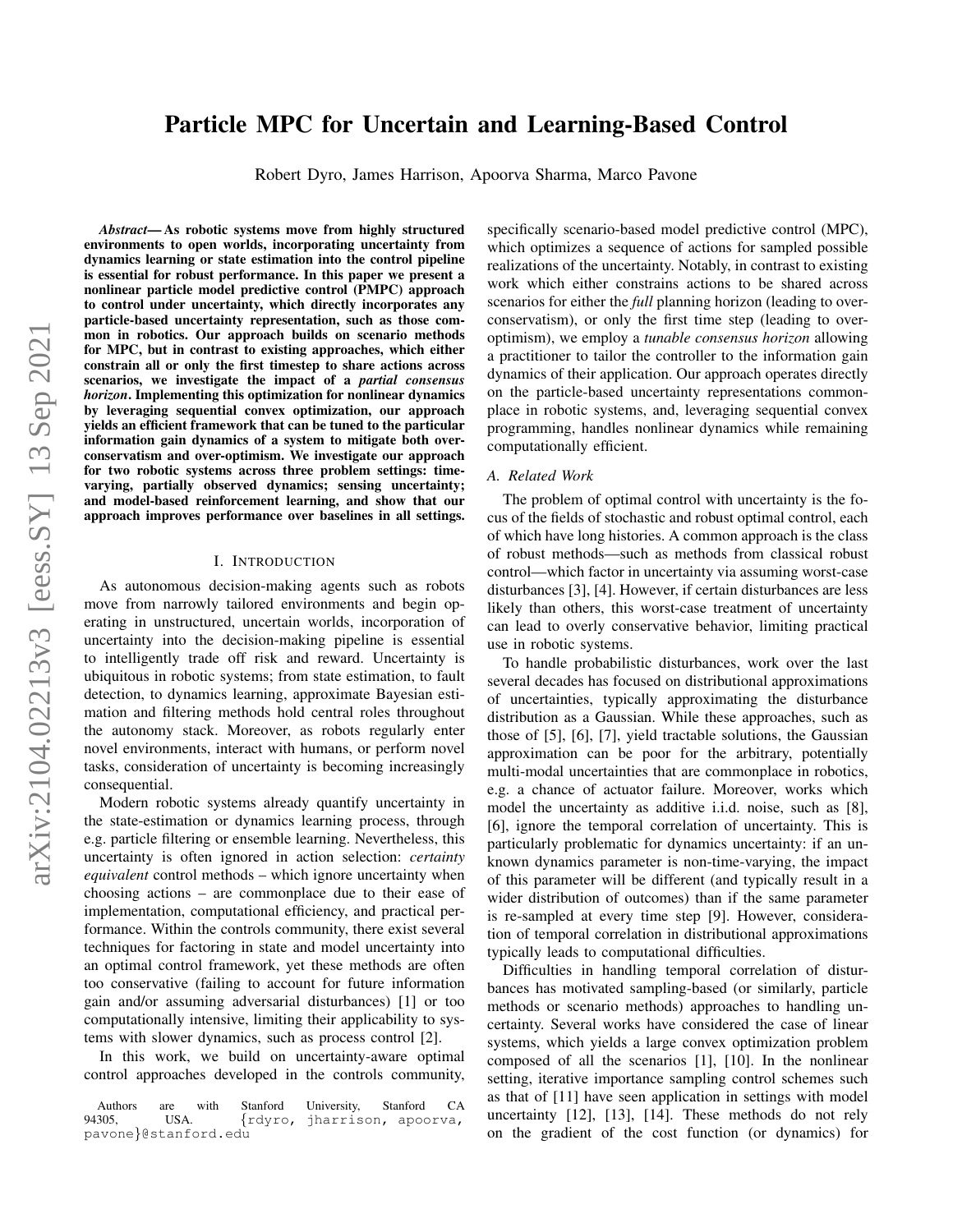optimization, and are strictly sampling-based. In contrast to these works, our framework is capable of handling arbitrary nonlinear systems, and uses available gradients to improve performance, as we demonstrate in our experiments.

Another family of approaches is multi-stage MPC, which consider a branching tree structure (corresponding to sampled scenarios or disturbances). Rather than share actions across all branches, as in robust control methods, multistage MPC imposes causality constraints by sharing actions only at each branch point, thus preventing the controller from anticipating a disturbance before it occurs [2]. The tree structure induced by these approaches has lead multistage methods to consider both a "robust" phase, in which branching occurs, and a tail phase in the control optimization in which branching no longer occurs and thus causality constraints are not imposed. While this approach is more reflective of the true information pattern available to the controller during online operation, it is either expensive due to an explosion in the number of sampled scenarios, or under-conservative [15]. Indeed, the computational complexity of these multi-stage methods has so far restricted their application to problems with slow dynamics, such as process control [15], [16]. Moreover, in the partially observed setting, reflecting the true information pattern requires either (differentiably) simulating the state estimator forward in time [17], [18], or may result in substantial under-conservatism due to assumed perfect state information after a small number of steps. These limitations stand in stark contrast to methods such as [11] that have seen widespread use in learning-based control due to their simplicity and broad applicability. In contrast to the literature on multi-stage MPC, we enforce a constraint requiring matching actions for an extended horizon while limiting the branching of the scenario tree, resulting in a simple, tunable, and effective approach.

#### *B. Contributions*

In this work, we propose a particle model predictive control (PMPC) formulation that leverages sequential convex programming (SCP) and a tunable consensus horizon to yield an efficient nonlinear control framework capable of handling arbitrary uncertainties. This particle MPC approach, in contrast to multi-stage or scenario MPC methods, minimizes branching and focuses on principled simplifications to make the approach computationally efficient, tunably conservative, and simple to implement. We argue that this formulation, based on Monte Carlo distributional approximations as opposed to methods based on set theoretic uncertainty or approximation with analytically tractable distributions, is a highly flexible and effective approach to control under uncertainty. We investigate the role of the consensus horizon both theoretically—showing that its optimal choice depends on the information gain rate in the system—as well as experimentally.

We investigate three problem settings: learning-based control (or equivalently, model-based reinforcement learning) in which an agents learns a model of the system dynamics with no prior information; time-varying parametric uncertainty such as faults or wind gusts; and sensing uncertainties such as those arising from particle filter state estimation. All three

problems are investigated on two different systems—a freeflying space robot system and a planar quadrotor—and we find significant performance gains from our approach relative to the standard certainty equivalent and uncertainty-aware sampling-based control schemes.

#### II. PROBLEM FORMULATION

Our goal in this work is to control partially observed dynamical systems. This general formulation, a Partially Observable Markov Decision Process (POMDP), captures several sources of uncertainty in robotics. We denote the system state at time step j as  $x^{(j)} \in \mathbb{R}^s$ , the action taken from this state  $u^{(j)} \in \mathbb{R}^{\tilde{a}}$ , and the observation as  $y^{(j)} \in \mathbb{R}^{\circ}$ . The system has nonlinear, discrete time dynamics

$$
x^{(j+1)} = f(x^{(j)}, u^{(j)}, w^{(j)}), \qquad y^{(j)} = g(x^{(j)}, v^{(j)})
$$

where  $f(\cdot)$  and  $g(\cdot)$  are the state dynamics and observation function respectively, and  $w^{(j)}$ ,  $v^{(j)}$  are stochastic disturbances.

As solving POMDPs directly is intractable [19], in robotic systems this problem is typically decomposed into *state estimation*, which uses observations to estimate the current state  $x^{(j)}$ , and *control*, which aims to select the action  $u^{(j)}$ given this estimate. The state can not be known exactly, robotic systems often turn to Bayesian filtering to maintain an update a *belief distribution*  $X_0$  over possible states. Note that this formulation can also characterize uncertain dynamics, where the unknown parameters of the dynamics can be considered as unobserved state elements which remain constant over time.

Our focus is control: choosing an optimal action to take given the current belief over state. Given information about the control task in the form of a stage-wise cost function  $c^{(j)}(x^{(j)}, u^{(j)})$  and state and action constraints  $x^{(j)} \in \mathbb{X}^{(j)}$ ,  $u^{(j)} \in \mathbb{U}^{(j)}$ , this gives rise to the finite horizon optimal control problem

<span id="page-1-0"></span>
$$
\begin{aligned}\n\text{minimize} & \sum_{j=0}^{N} \mathbb{E}_{x^{(j)}} \left[ c^{(j)}(x^{(j)}, u^{(j)}) \right] \\
\text{subject to} & \quad x^{(j+1)} = f(x^{(j)}, u^{(j)}, w^{(j)}) \\
& x^{(j)} \in \mathbb{X}^{(j)} \; \forall j \\
& u^{(j)} \in \mathbb{U}^{(j)} \; \forall j \\
& w^{(j)} \sim \mathcal{W}^{(j)} \; \forall j \\
& x^{(0)} \sim \mathcal{X}_0\n\end{aligned} \tag{1}
$$

We consider the cases where  $\mathcal{X}_0$  is a discrete distribution over possible values of  $x^{(0)}$ , as is the case with a particle filtering approach to state estimation, or an ensemble or sampling based approach to quantifying uncertainty in learned dynamics models. Note that if the true system is not in the support of this discrete distribution, then guaranteeing (even probabilisitically) that the true system will also satisfy state constraints is an open research question which is outside the scope of this paper.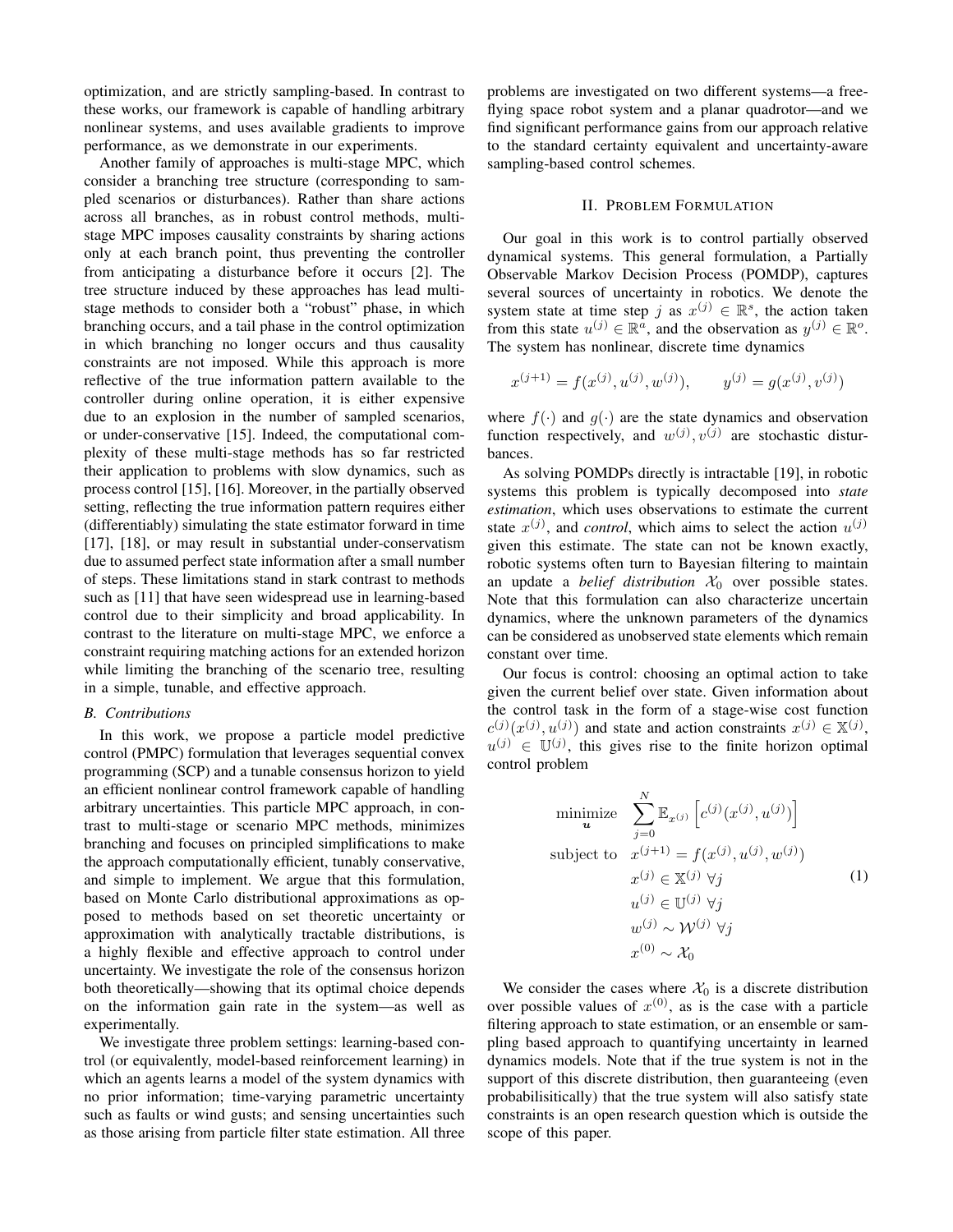# <span id="page-2-0"></span>Algorithm 1 Receding horizon PMPC with learning

**Require:** State belief  $\mathcal{X}_0$ 

- 1: Sample  $\{x_i^{(0)}\}_{i=1}^M$ ,  $\{w_i^{(j)}\}_{i=1}^M \sim (\mathcal{X}_0, \mathcal{W}_j)$  particles and disturbances from current belief (state, unknown disturbances)
- 2: Compute the PMPC plan  $\{x_i, u_i\}$  on sampled particles.
- 3: Execute first action of plan  $u^{(j=0)}$ .
- 4: Observe transition  $y \leftarrow g(f(x = x^{(0)}, u^{(j=0)}, w))$
- 5:  $\mathcal{X}^{(0)} \leftarrow$  Updated belief after observing  $(y, u^{(j=0)})$

## III. PARTICLE MODEL PREDICTIVE CONTROL

We propose to solve the optimal control problem  $(1)$  using a receding horizon approach; at each time step, we optimize a sequence of  $N$  control actions into the future. By replanning at every step, we are able to account for the evolution of the state estimate, which changes as new observations are made. Receding horizon control is a well established technique in applications of MPC and we make the approach explicit in Algorithm [1.](#page-2-0)

The fundamental challenges in solving [\(1\)](#page-1-0) comes from (i) the presence of uncertainty and (ii) the nonlinear dynamics. In this section, we detail our algorithmic approach, first focusing on how we handle uncertainty, and then discussing how we deal with the nonlinear dynamics.

# *A. Handling Uncertainty through Particle Model Predictive Control*

In designing a control strategy for this problem, we need an approach which can factor in the temporally correlated effects of state uncertainty. At the same time we need an approach which remains computationally efficient, so that we can replan online to handle deviations due to the inevitable plan mismatch with reality and factor in online updates in state belief updates coming from online estimation. In order to do so, we propose to operate directly on a particle-based representation of state uncertainty.

Formally, our particle model predictive control (PMPC) approach has the structure of the finite horizon optimal control problem [\(1\)](#page-1-0). We approximate the uncertainty in the initial state and dynamics by a collection of particles. Each particle represents the evolution of the system under one realization of the initial state. That is, for particle  $i$ , the state evolves according to  $x_i^{(j+1)} = f(x_i^{(j)}, u_i^{(j)}, w_i^{(j)})$ , where  $x_i^{(0)} \sim \mathcal{X}_0$ . By propagating each particle separately in time, we account for the time correlated effects of dynamics and state uncertainty in contrast to approaches which handle uncertainty through uncorrelated disturbances at each time step. Importantly, for each particle we get a *separate trajectory* with potentially different states and control actions.

For applications in real systems, we employ the well known strategy of receding horizon control with replanning at every step. The overview of our approach is contained in Algorithm [1.](#page-2-0) We approximate the expectation in [\(1\)](#page-1-0) via a (potentially weighted) sum of costs across these particles.

We enforce constraints uniformly over all sampled particles. This is only guaranteed to ensure the true system satisfies constraints if the set of particles includes the true system state and noise realization; if this is not the case then guaranteeing constraint satisfaction (even at some probability) is in general a hard set-theoretic problem in stochastic control, especially for arbitrary uncertainty distributions. In our experiments, we found that with a reasonable number of particles, our approach was sufficient, but developing practical guarantees on probabilistic constraint satisfaction remains an important direction of research. In our implementation, we handle state constraints with exact penalty functions [20], which ensures constraint satisfaction when the problem is feasible, and minimizes violation if the problem becomes infeasible.

Even as we simulate *several* possible future trajectories, or scenarios, in this optimization, we must choose a *single* action to execute.<sup>[1](#page-2-1)</sup> This introduces a key question of how to enforce *consensus* among the different scenarios. Existing approaches have focused either on *full consensus*, where we ensure actions are shared across particles over all time steps  $(u_i^{(j)} = u^{(j)}, \forall i = 1, ..., M, \quad j = 0, ..., N)$ , or *one-step consensus* where only the first action (the one that will be executed) is shared across scenarios ( $u_i^{(0)} = u^{(0), \forall i=1,...,M}$ ). Full consensus ensures that actions perform well—openloop—across all sampled scenarios. However, as robotic systems employ filtering techniques which reduce uncertainty at each timestep, this procedure can be over-conservative, and impractical for robotics applications. One-step consensus, on the other hand, allows choosing actions tailored to each scenario after the first time-step, and thus may be overoptimistic, and thus lead to suboptimal performance on the true uncertain system. A key contribution of this work is to consider interpolating between these two extremes, which each have their advantages and drawbacks, through a *tunable consensus horizon*. Specifically, we define the consensus horizon  $N_c$ , as the number of timesteps for which actions must be shared across particles  $(u_i^{(j)} = u_k^{(j)})$ k ∀j ∈  $[0..N_c]$  *i*,  $k \in [1..M]$ ). We discuss the implications of this hyperparameter further in Section [IV-A.](#page-3-0)

## *B. Combining Particle Representations with Sequential Convex Programming*

The PMPC approach yields a large non-convex optimization problem. In order to approximately solve this problem efficiently, we employ sequential convex programming (SCP). SCP applies efficient, optimized solvers for convex optimization problems sequentially to locally optimize a nonlinear optimization problem. At each step of SCP, we first form a convex approximation of the non-convex problem around a reference setting of the optimization variables, and then solve this convex problem to get a new reference point—while attempting to stay close to the previous reference point. SCP can be shown to converge to a local optimum under some mild assumptions, for further discussion we refer the reader to [23].

<span id="page-2-1"></span><sup>1</sup>Even though some works suggest combining MPC with a feedback policy [21], [22], computed on- or offline, we experimentally found that to be computationally challenging in real-time applications and yielding little improvement in receding horizon control. Hence, we do not consider a feedback policy in our MPC problem.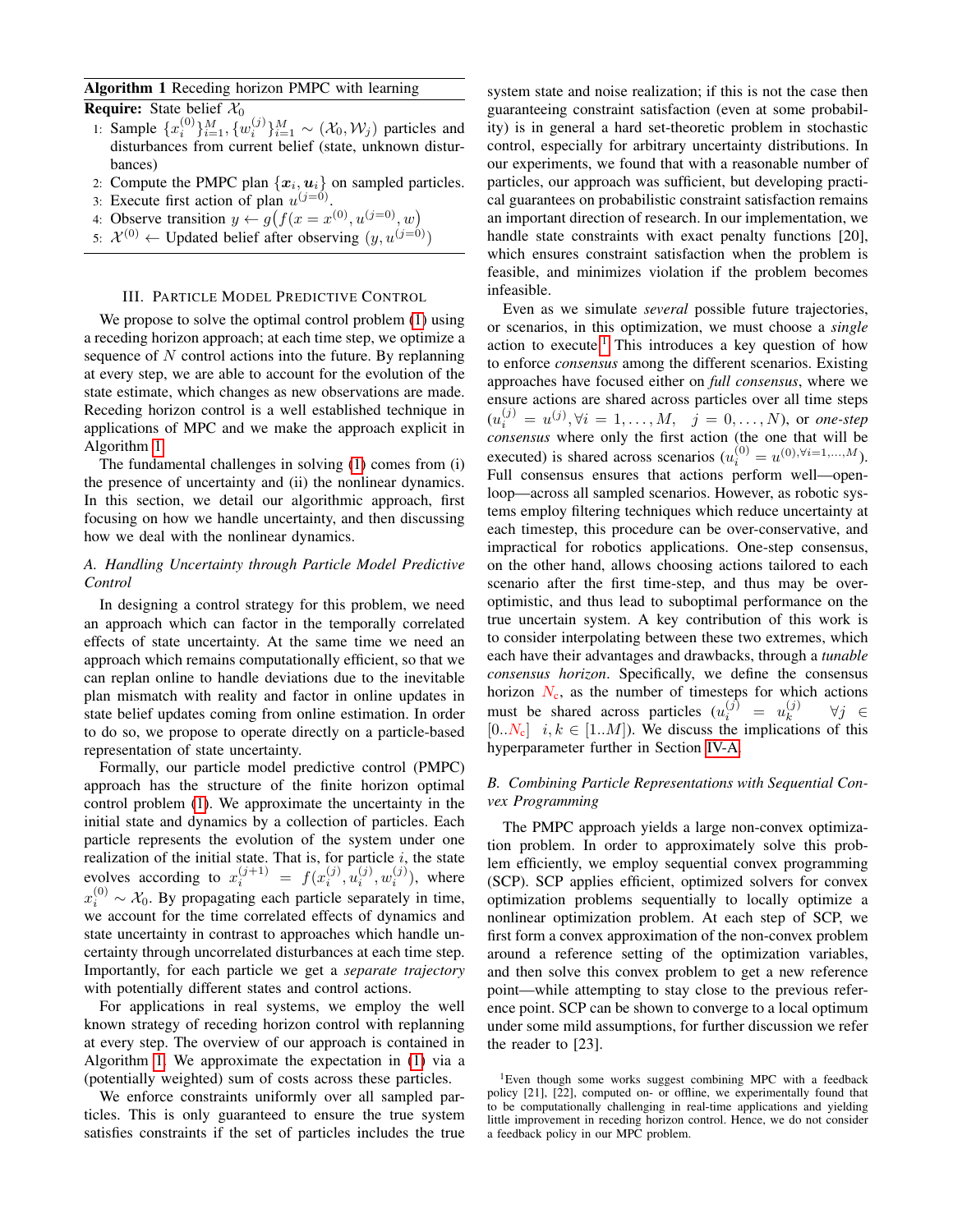In the case of PMPC, the optimization variables are the state and action trajectories of each particle  $\{x_i, u_i\}_{i=1}^M$ where  $x_i = (x_i^{(0)}, \dots, x_i^{(N+1)})$  and  $u_i = (u_i^{(0)}, \dots, u_i^{(N)})$ . To convexify the problem at a particular setting of these optimization variables, we replace the dynamics with a linear approximation and the cost with a linear approximation of its non-convex part, yielding the convex optimization problem:

<span id="page-3-2"></span>
$$
\min_{\{\Delta x_i, \Delta u_i\}_{i=1}^M} \frac{1}{M} \sum_{i=1}^M \sum_{j=0}^N \left( c_{\text{cvx}}(x_i^{(j)} + \Delta x_i^{(j)}, u_i^{(j)} + \Delta u_i^{(j)}) \n+ \nabla_x c_{\text{ncvx}}^{(j)} \Delta x_i^{(j)} + \nabla_u c_{\text{ncvx}}^{(j)} \Delta u_i^{(j)} \right. \n+ \rho_x \|\Delta x_i^{(j)}\|_2^2 + \rho_u \|\Delta u_i^{(j)}\|_2^2 \right)
$$
\ns.t.  $\Delta x_i^{(j+1)} = \nabla_x f_i \Delta x_i^{(j)} + \nabla_u f_i \Delta u_i^{(j)} \n\forall j \in [0..N] \quad i \in [1..M] \n\bar{x}_i^{(j)} + \Delta x_i^{(j)} \in \mathbb{X}^{(j)} \quad \forall j \in [0..N] \quad i \in [1..M] \n\bar{u}_i^{(j)} + \Delta u_i^{(j)} \in \mathbb{U}^{(j)} \quad \forall j \in [0..N] \quad i \in [1..M] \n\Delta u_i^{(j)} = \Delta u_k^{(j)} \quad \forall j \in [0..N_c] \quad i, k \in [1..M] \n\text{partial consensus} (2)$ 

where this optimization problem is written in terms of the deviations  $\{\Delta x_i, \Delta u_i\}_{i=1}^M$  from the previous solution  $\{\bar{x}_i, \bar{u}_i\}_{i=1}^M$ , and the gradients are evaluated at  $\{\bar{x}_i, \bar{u}_i\}_{i=1}^M$ . Note that we add two terms to the cost to minimize deviation from the linearization point, as the approximation is only good for small deviations. While there are many strategies for limiting this deviation in each SCP iteration, we choose the quadratic penalties as they work well in practice and introduce only two hyperparameters  $\rho_x$  and  $\rho_u$ . We find that the algorithm is generally not sensitive to the particular value of these hyperparamters, as long as they are above a certain threshold: Larger values of  $\rho_x$ ,  $\rho_u$ slow the convergence of the SCP procedure, but too low a value leads to instability of the SCP procedure. In practice we assume a multiplicative relation between the two, i.e.,  $\rho_x = \alpha \rho_u$  and search for a good value  $\rho_x$  using a few steps of bisection. Both hyperparameters affect the optimization in the same manner—they penalize the variable deviation from the linearized trajectory—which justifies reducing them to a single hyperparameter. Explicitly recognizing separate penalization of state and control action deviation allows the system designer to account for difference in the order of magnitude of state and control actions, in cases where, for examples, control actions are confined between 0 and 1 and state between -100 and 100. SCP requires an initial trajectory guess, and choosing this initialization remains an open research problem [24]. In our experiments, we find that PMPC is robust to the initial trajectory guess; even simple infeasible guesses—such as static trajectory (repetition of the current state belief) and linear interpolation between initial and goal state—work well.

Algorithm [2](#page-3-1) details the procedure for one planning iteration. Each iteration takes as input a set of particles, where each particle *i* has its own initial state,  $x_i^{(0)}$ , and dynamics deviation  $w_i^{(j)}$ . Note that in the case of a non-uniform belief

# <span id="page-3-1"></span>Algorithm 2 SCP PMPC

**Require:** Initial states  $\{x_i^{(0)}\}_{i=1}^M$ , dynamics models  $\{f_i\}_{i=1}^M$ , solution guess  $\{\boldsymbol{x}_i, \boldsymbol{u}_i\}_{i=1}^M$ 

**Require:** Hyperparameters  $\rho_x$ ,  $\rho_u$ ,  $N_c$ 

**Require:** Solution tolerance  $\epsilon$ 

$$
1: \text{ repeat}
$$

- 2:  $\{\bar{f}_i^{(j)}, \nabla_x f_i, \nabla_u f_i\}_{i=1}^M \leftarrow$  Linearize dynamics around the trajectory guess  $\{\boldsymbol{x}_i, \boldsymbol{u}_i\}_{i=1}^M$
- 3: Split the cost into the convex and non-convex parts  ${c_{i,\text{cvx}}^{(j)}}, c_{i,\text{ncvx}}^{(j)}\}_{i=1}^{M}$
- 4:  ${\lbrace \nabla_x c_{i,\text{new}}^{(j)}, \nabla_u c_{i,\text{new}}^{(j)} \rbrace_{i=1}^M \leftarrow \text{ Linearize non-convex}}$ cost around  $\{\boldsymbol{x}_i, \boldsymbol{u}_i\}_{i=1}^M$

5: 
$$
\{\Delta x_i^{(j)}, \Delta u_i^{(j)}\}_{i=1}^M \leftarrow \text{Solution to convex prob. (2)}
$$
  
6: 
$$
\{x_i, u_i\}_{i=1}^M \leftarrow \{x_i + \Delta x_i, u_i + \Delta u_i\}_{i=1}^M
$$

6: 
$$
{\{x_i, u_i\}}_{i=1}^K
$$
  $\sum_{i=1}^M \sum_{j=0}^N \|\Delta x_i^{(j)}\| + \|\Delta u_i^{(j)}\| < \epsilon$   
7: until  $\sum_{i=1}^M \sum_{j=0}^N \|\Delta x_i^{(j)}\| + \|\Delta u_i^{(j)}\| < \epsilon$ 

8: **return**  $\{\boldsymbol{x}_i, \boldsymbol{u}_i\}_{i=1}^M$ 

over the particles, the relative weighting of the particles can be incorporated by scaling the particle's cost function by that weighting. SCP alternates between convexification of the dynamics and cost functions, and subsequently solving the convex problem [\(2\)](#page-3-2) by leveraging an off-the-shelf efficient convex solver. If the algorithm converges, we are guaranteed to have a locally near-optimal solution. We detect convergence by evaluating the norm of the change in the solution trajectory, as at a locally optimal solution, solving [\(2\)](#page-3-2) would yield a solution with deviations equal to zero. When stopped prior to convergence, the solution is approximate up to the error in the linear approximation of the dynamics and the cost.

#### IV. DISCUSSION

## <span id="page-3-0"></span>*A. Choice of Consensus Horizon*

A key hyperparameter in PMPC is the consensus horizon Nc, and the range from *one-step* to *full* consensus has a large impact on the closed loop performance of the receding horizon planning controller. One way to interpret the choice of consensus horizon is as an approximation of the information gain dynamics: uncertainty is present for  $N_c$  steps, after which it drops immediately to zero when full information is revealed. By enforcing control consensus for  $N_c$  steps, PMPC is assuming that the uncertainty will remain constant for this time period, and so must choose actions that work for all possibilities. After the consensus horizon, controls can be tailored to each particle, which is only possible when the true system is revealed. Much of the controls and decision making literature has focused on the two extremes for consensus horizon: one-step consensus corresponds to the QMDP approximation of POMDPs [25], and full consensus corresponds to robust control or scenario MPC. Instead, PMPC allows choosing any consensus horizon between these two extremes, interpolating between these two approaches. Full consensus chooses one sequence of actions which satisfy constraints across all possible values of the uncertain state. While this ensures safety, it can lead to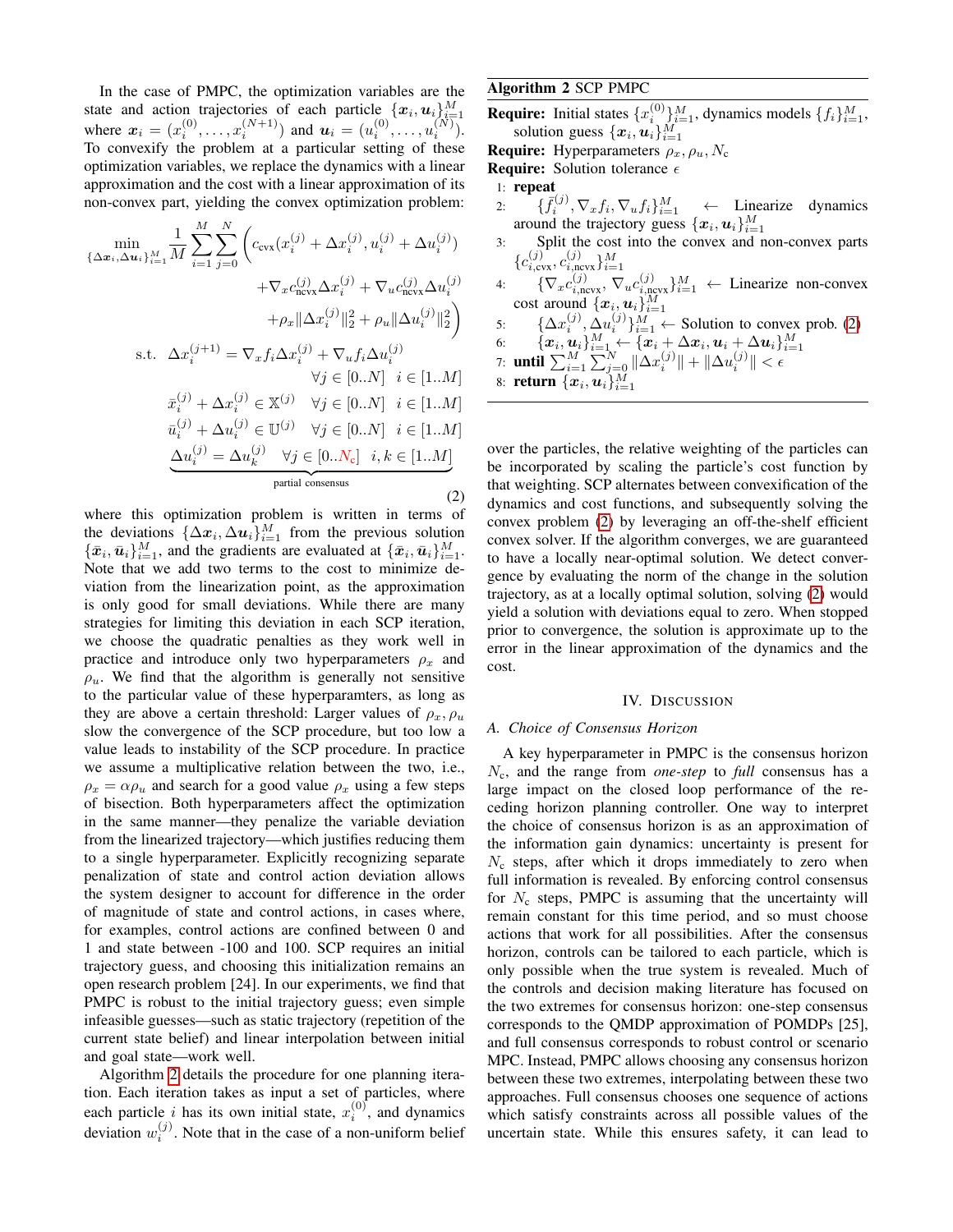*over-conservative* solutions which fail to account for future information gain through the state estimation module of a robotic system. However, choosing a consensus horizon that is too short can lead to *over-optimism*, and result in actions that lead to constraint violations or large costs, as shown in the following theorem:

Theorem 1 (Consensus horizon & replanning): For any integers  $N^* \in [2..\infty)$ ,  $K \in [1..N^* - 1]$ , there exists an optimal control problem [\(1\)](#page-1-0) defined by  $\mathcal{X}_0, f, c, \mathbb{X}, \mathbb{U}, \mathbb{W}$  for which running PMPC with a consensus horizon of  $N_c$  =  $K < N^*$  leads to constraint violation, but a consensus horizon of  $N_c = N^*$  does not.

The proof is available in the appendix, available at [26].

As this theorem shows, even though only the first action in the receding horizon plan is ever executed on the real system, limiting consensus to only this first action can lead to constraint violation and otherwise unsafe closedloop behavior. This highlights the utility of choosing an intermediate value for the consensus horizon.

Our approach is similar in spirit to choosing a shorter robust horizon is multi-stage MPC [2], but there are several key differences. First, multi-stage MPC builds a scenario tree, branching at each timestep up to the robust horizon. Actions are only shared at branch points of the tree. In contrast PMPC creates a scenario tree that only branches at the root, but enforces control consensus over an tunable horizon  $N_c$ . Additionally, multi-stage MPC typically incorporates information gain over the robust horizon, in order to determine how to sample uncertainties and branch the tree. While factoring in information gain dynamics into action selection leads to closer-to-optimal performance, it comes at a steep computational expense. In multi-stage MPC, this adds a significant computational burden and the robust horizon is often set to 1 for computational efficiency. Indeed, considering this over the full planning horizon yields the *dual control* problem, which is computationally difficult for general nonlinear systems [19], [27]. In contrast, we sacrifice optimality and avoid the computationally expensive process of propagating belief dynamics. Instead, we adopt the simpler information gain dynamics of  $N_c$ -step consensus, enabling us to reap the safety benefits of choosing a consensus horizon greater than 1 without suffering a large computational burden associated with belief propagation.

## *B. Particle Model Predictive Control vs Certainty Equivalent Model Predictive Control*

A baseline for control under uncertainty is to assume *certainty equivalence* (CE), i.e. choose a set of actions assuming a nominal value for  $x^{(0)}$  is exactly correct. With the exception of systems with linear dynamics and Gaussian state uncertainty [28], this technique is sub-optimal, but nevertheless is easy to implement and commonly used in robotics. CE control exists as a special case of PMPC where we use only a single particle corresponding to the nominal setting of all uncertain quantities. CE control is appealing as a simpler, easier to implement solution, especially for low, unimodal uncertainty for which choosing a nominal value for  $x^{(0)}$  it is significantly complicated when dealing with multimodal uncertainties for which the mean may not be



<span id="page-4-0"></span>Fig. 1. Total cost and collision rate for the free-flyer and the planar quadrotor under model uncertainty.

an accurate representation. For example, with multimodal sensing uncertainty, planning assuming the robot is at the mean state may lead to actions that are unsuitable for all possible scenarios. PMPC allows directly translating arbitrary uncertainty representations on state, dynamics, and cost function to the controller, sidestepping the often complex decision of reducing an uncertain system to a certain one for CE control. In our experiments, we demonstrate that PMPC outperforms CE control on common sources of uncertainty, both uni- and multi-modal.

## V. EXPERIMENTS

We demonstrate the utility of PMPC by evaluating its performance on two nonlinear systems in three settings each, chosen to highlight distinct sources of uncertainty arising in robotics problems. Specifically, we use (1) a 6- D planar quadrotor (2-D action space), a common system for benchmarking highly dynamic control and reinforcement learning algorithms [29], [30], [31] and (2) a 6-D planar free-flyer, a free floating spacecraft constrained to a plane with actuation through gas thrusters and a reaction wheel (9-D action space) [32]. We use first principles continuous dynamics discretized with explicit Runge-Kutta 4 method.

For each of these systems, we consider three sources of uncertainty that are prevalent throughout robot autonomy: (i) changing system dynamics within an otherwise known dynamics model (e.g. actuator failures or external effects), (ii) state uncertainty, and (iii) epistemic uncertainty within black-box learning-based control (model-based reinforcement learning). In each of these settings, we execute a task corresponding to motion to a desired position while avoiding obstacles. We encode this task using a cost function which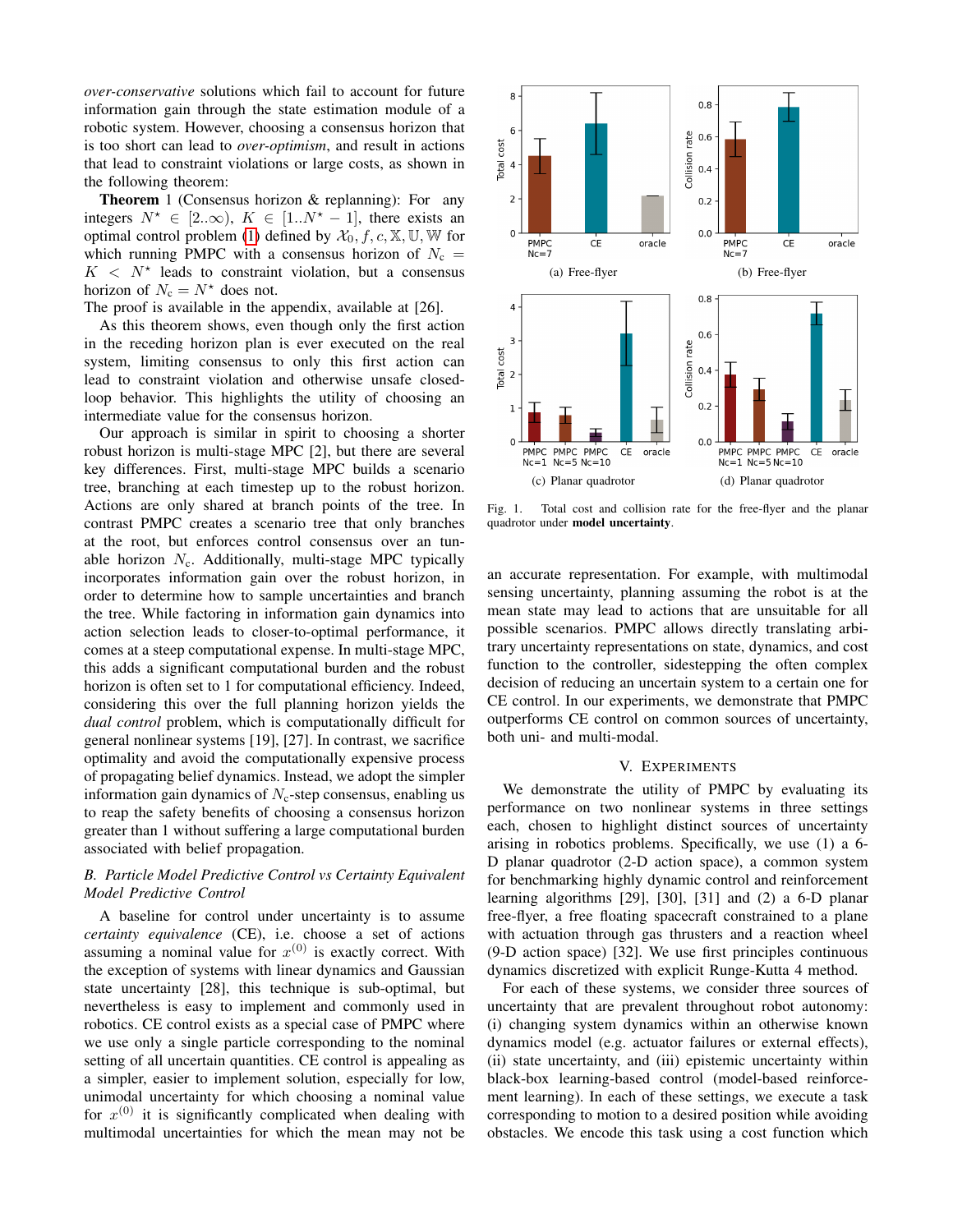generally takes the form of a quadratic cost on position to encourage movement towards the goal, with exact penalty for collision with obstacles which is zero clipped linear in the amount of violation. Note that the non-convexity of the free space makes this cost function non-convex. We also include experiments investigating the computational complexity of the method for varying numbers of particles, showing the approach is feasible in real time.

Because of the wide variety of test environments, we exclude details of each environment from the body of the paper. The details for all environments, including details of the design of the particle dynamics in the control scheme, are available in the appendix [26]. This appendix also includes additional experimental results. Throughout all figures in this section, we show 95% confidence intervals.

We solve the SCP problem using the open-source QP solver OSQP [33]. Except for dynamic uncertainty Free-flyer with  $M = 16$ , we choose  $M = 10$  particles.

#### *A. Dynamics Uncertainty*

Dynamics uncertainty is commonplace in robotics. For one, robotic systems may evolve stochastically over time, e.g. having a nonzero chance of actuators failing. They can also be affected by similarly evolving external factors, e.g. wind disturbances. We use the two systems to investigate the performance of PMPC in these characteristic settings of dynamics uncertainty.

For the free-flyer problem, we consider a scenario in which the robot aims to regulate to a position near a wall, mimicking a docking scenario. For this system, each thruster has a random failure probability at each time step. The current failure status (a discrete random variable) is inferred online by a recursive Bayes filter. We compare to a certainty equivalent (CE) formulation that acts with respect to the maximum a posteriori (MAP) failure state estimate.

For the planar quadrotor, we assume a wind disturbance modeled by an Ornstein-Uhlenbeck process in both spatial dimensions. This process is, roughly, a Brownian motion process with a term that pulls the process toward 0 and thus captures the stochastic but temporally correlated nature of wind gusts. In this problem, the quadrotor aims to navigate a narrow passage while avoiding collision. The CE baseline assumes the current wind remains constant.

Results for both systems can be seen in Figure [1.](#page-4-0) In both experiments, we also compare to an oracle baseline which has perfect knowledge of future dynamics changes. For the free-flyer system, we plot only  $N_c = 7$  as results were consistent across varying consensus horizons. For the planar quadrotor, we visualize performance for  $N_c = 1, 5, 10$ . In our experiments, all the PMPC approaches outperformed the CE approach, and avoided collisions substantially more frequently. Interestingly, PMPC with  $N_c = 10$  actually outperformed the oracle model. While the oracle model has perfect knowledge of the time evolution of parameters governing stochastic disturbances *within the finite planning horizon*, it fails to account for sample values beyond it. Thus, the conservatism added by the consensus horizon improves performance due to additional robustness to these stochastic disturbances.



<span id="page-5-0"></span>Fig. 2. Total cost and collision rate for the free-flyer and the planar quadrotor under state uncertainty.

## *B. State Uncertainty*

A common source of uncertainty in robotics comes from partial observability of the system's state. Typically, robotic systems employ online filtering to estimate their current state, for example, by using a particle filter [34]. We test how well SCP PMPC can address this form of uncertainty on both systems. In both cases, we assume we only have uncertainty on position, initialized as a unimodal distribution of particles. This distribution is updated online using a particle filter given noisy observations of distance from four laser range finder sensors aligned with cardinal directions in the vehicle frame. As the true observation noise is often not known exactly, we choose a different noise covariance for the particle filter based on performance of the downstream controller. These particles are directly fed in to the SCP PMPC controller. For the CE controller, we plan assuming the state is the expected position of the particles. In both settings, we evaluate performance over scenarios where the true position is sampled from initial belief over position.

Results for this setting are plotted in Figure [2.](#page-5-0) Again, we see uniformly better performance for the PMPC controller compared to the CE controller. We note that while the costs of the PMPC and CE controller for the free-flyer appear close, the difference in cost is highly significant, since it is due to collisions occurring in the CE, but not the PMPC controller.

## *C. Learning for Control*

A third, and increasingly common source of uncertainty in robotics arises from learned components. Any learned component has *epistemic uncertainty*, reflecting uncertainty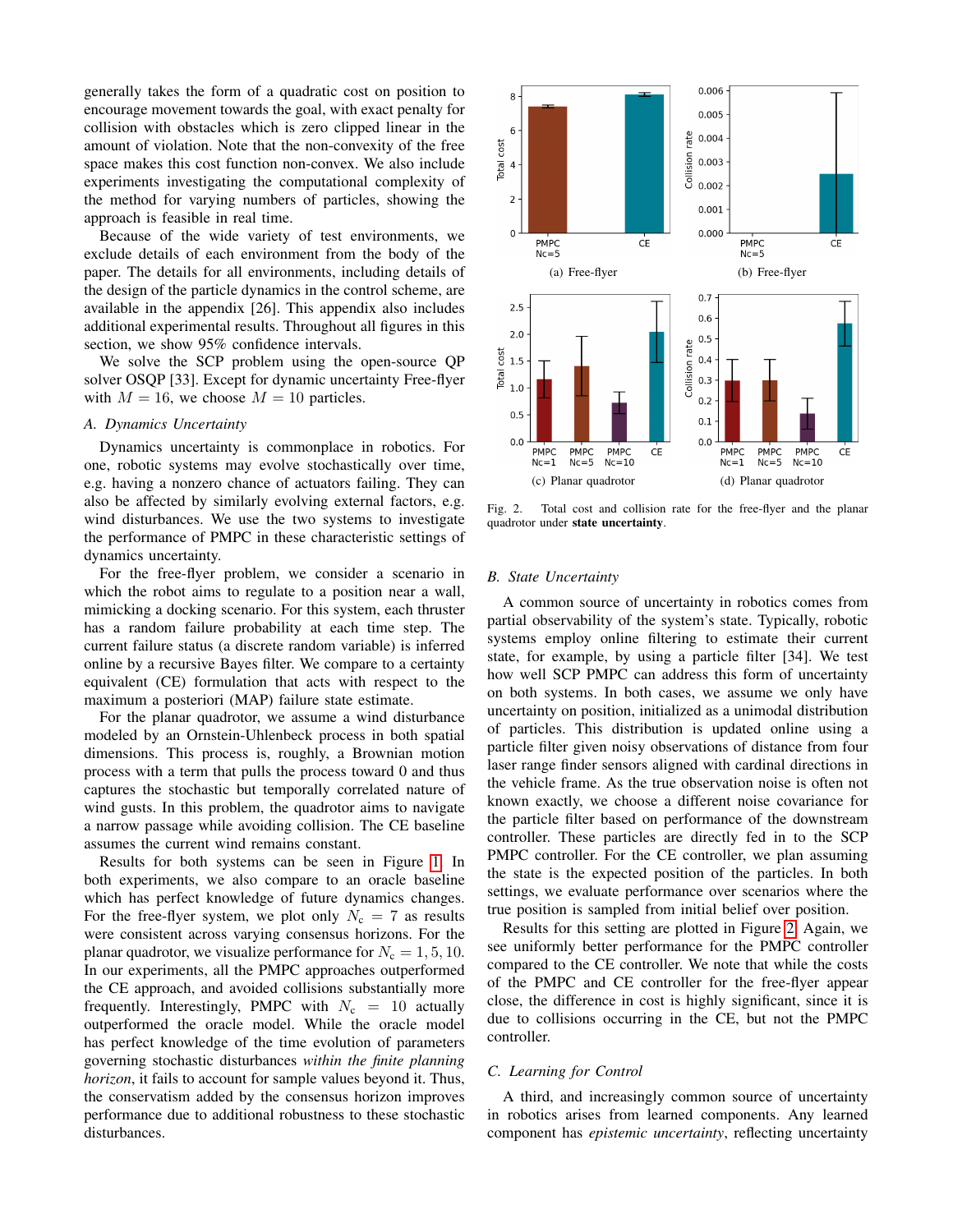

<span id="page-6-0"></span>Fig. 3. Learning curves (cost per iteration) and total number of collisions during training for the free-flyer and the planar quadrotor in a model-based reinforcement learning setting.

in the underlying function as opposed to *aleatoric*, or irreducible, uncertainty which is an intrinsic feature of the environment. Characterization of this epistemic uncertainty has led to substantial improvements in learning-based control and reinforcement learning due to better robustness with respect to unknown dynamics and better exploration [12]. A common tool to quantify this uncertainty is using deep ensembles [35], wherein several neural networks are trained on the same data but starting from different initializations and regularized to different points. Following the problem setting of [12], we consider the problem of control with a learned dynamics model. Specifically, we consider a model-based RL framework, as the initial low-data regime highlights the need to factor in epistemic uncertainty.

We train  $D$  neural network dynamics models between every episode on the state, action, next-state tuples collected so far. We minimize a squared  $\ell_2$  loss, with each network regularized to its random initialization, following methods proposed by [36], [37]. During the episode, we use each network as the (stationary) dynamics for a single particle in the PMPC controller. We compare against a CE controller that uses a single network in the the ensembles (ignoring epistemic uncertainty) as well as an MPPI controller [11] which factors in this uncertainty but is a sampling-based, gradient free method (as used in [12]).

Our results are visualized in Figure [3.](#page-6-0) Figures (a) and (c) show learning curves for the reinforcement learning process: they show the cost per episode during learning. There are several things to note in these figures: (i) both the CE and PMPC controller outperform the MPPI controller and (ii) the performance PMPC improves upon the CE method. (i) is likely the result of incorporating gradient-based information as opposed to using stochastic, sampling-based optimization schemes. (ii) shows the value of approximately incorporating uncertainty. Although the collisions in training are relatively close, the training curves for both systems show convergence 2-4 episodes before the CE approach. Additionally, the MPPI controller shows performance variation in later episodes due to its stochastic nature, while both the CE and PMPC controllers achieve consistent performance.

# *D. Computational Complexity*

Figure [4](#page-6-1) shows time per SCP iteration for a varying number of particles, for  $N_c = 1, 5, 10$ . The plots were generated on a Intel $(R)$  Core $(TM)$  i7-8559U CPU @ 2.70GHz. The slope of this log-log plot is approximately 1, showing approximately linear computational complexity in the number of particles. This is due to the utilization of sparse quadratic programming solvers.



<span id="page-6-1"></span>Fig. 4. Time per SCP iteration of the nonlinear particle MPC scheme for varying number of particles, M.

Moreover, interestingly, the larger consensus period does not have a substantial impact on computational complexity until very large numbers of particles are used ( $\approx 1000$ ), where there is an approximately  $1.5 \times$  performance difference for  $N_c = 5, 10$  versus  $N_c = 1$ . The results show for an intermediate number of particles (e.g. approximately 20), operational frequencies of around 50 are possible even with off-the-shelf solvers and standard consumer CPUs. With GPU acceleration, we anticipate operational frequencies of 100Hz with up to 50 particles is achievable in the near term.

We highlight that the Monte Carlo methods we develop in this paper are currently becoming computationally feasible in real time due to advances in computational hardware for parallel processing and sparse solvers. Thus, we believe that effective design of Monte Carlo-based methods as opposed to imprecise approximations discussed in the introduction will be a fruitful avenue of research for uncertainty characterization in control in coming years.

#### VI. CONCLUSIONS

In this work we have presented a framework for particlebased nonlinear model predictive control enabling effective control under uncertainty, which offers tunable conservatism by using partial action consensus. We have demonstrated that on two different robot systems, accounting for three different uncertainties common in robotics, PMPC outperforms a certainty equivalent baseline. In the model-based RL (MBRL) problem setting, PMPC substantially outperforms uncertainty-aware MPPI [11], which has been shown to substantially improve MBRL relative to CE methods [12]. Finally, we have investigated the computational complexity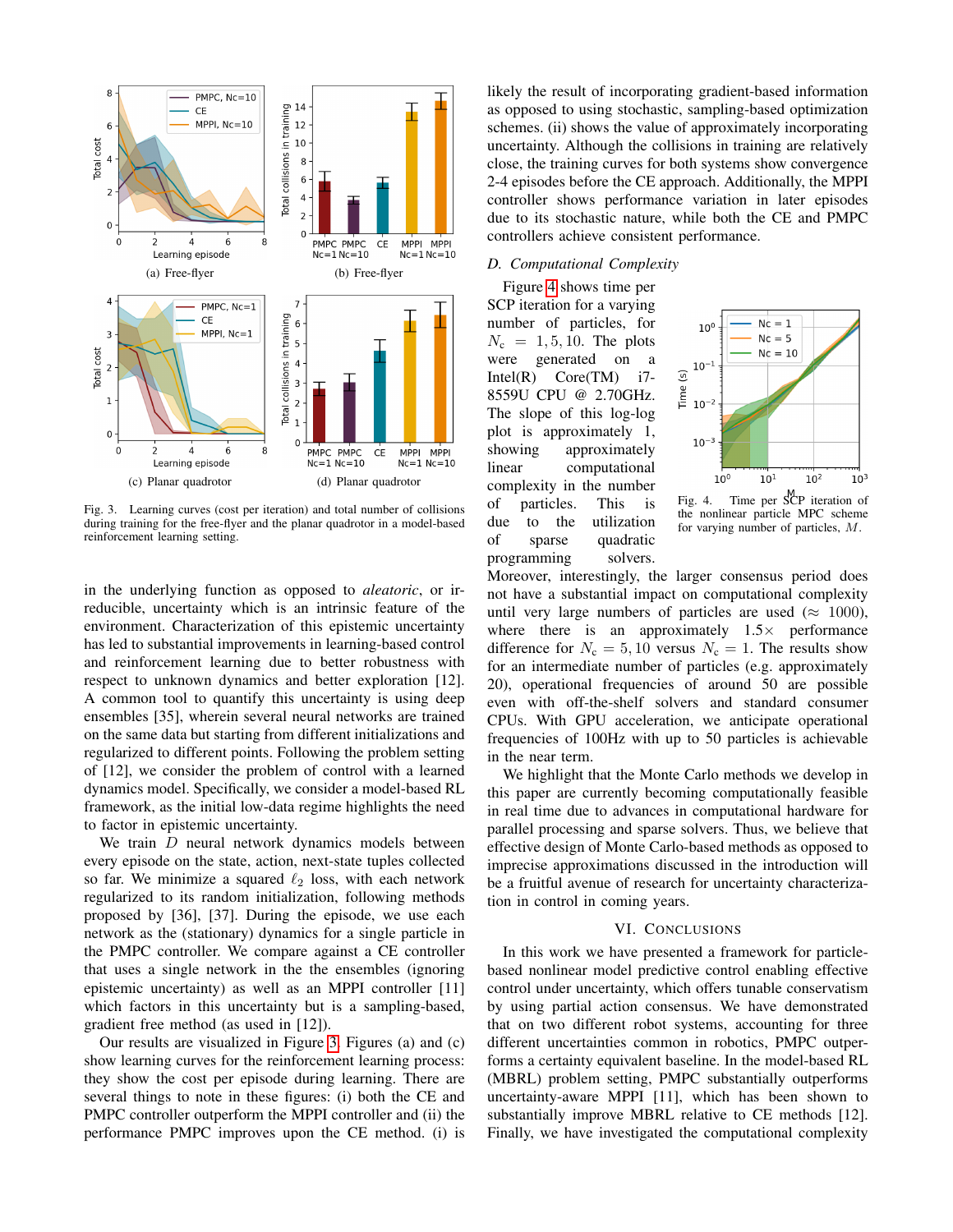of the proposed approach and found that the method is capable of real time operation, and will become increasingly capable for dynamic real time applications as computational hardware and sparse solvers improve. Thus, further algorithmic improvements in particle-based control methods represent a promising direction of future research for control under uncertainty.

#### **REFERENCES**

- [1] Lars Blackmore, Masahiro Ono, Askar Bektassov, and Brian C. Williams. A probabilistic particle-control approximation of chanceconstrained stochastic predictive control. *IEEE Transactions on Robotics*, 2010.
- [2] Sergio Lucia, Tiago Finkler, and Sebastian Engell. Multi-stage nonlinear model predictive control applied to a semi-batch polymerization reactor under uncertainty. *Journal of Process Control*, 2013.
- [3] Mayuresh V. Kothare, Venkataramanan Balakrishnan, and Manfred Morari. Robust constrained model predictive control using linear matrix inequalities. *Automatica*, 1996.
- [4] P.P. Khargonekar, I.R. Petersen, and M.A. Rotea.  $H_{\infty}$ -optimal control with state-feedback. *IEEE Transactions on Automatic Control*, 1988.
- [5] Eugenio Cinquemani, Mayank Agarwal, Debasish Chatterjee, and John Lygeros. Convexity and convex approximations of discrete-time stochastic control problems with constraints. *Automatica*, 2011.
- [6] Marc Deisenroth and Carl E Rasmussen. PILCO: A model-based and data-efficient approach to policy search. *International Conference on Machine Learning (ICML)*, 2011.
- [7] Marc Peter Deisenroth. Learning to control a low-cost manipulator using data-efficient reinforcement learning. *Robotics: Science and Systems (RSS)*, 2012.
- [8] Nikolas Kantas, J. M. Maciejowski, and A. Lecchini-Visintini. Sequential Monte Carlo for model predictive control. In *Nonlinear model predictive control*, pages 263–273. Springer, 2009.
- [9] Andrew James McHutchon. *Nonlinear modelling and control using Gaussian processes*. PhD thesis, Cambridge University, 2015.
- [10] Giuseppe C. Calafiore and Lorenzo Fagiano. Robust model predictive control via scenario optimization. *IEEE Transactions on Automatic Control*, 2012.
- [11] Grady Williams, Nolan Wagener, Brian Goldfain, Paul Drews, James M Rehg, Byron Boots, and Evangelos A Theodorou. Information theoretic mpc for model-based reinforcement learning. In *IEEE International Conference on Robotics and Automation (ICRA)*, 2017.
- [12] Kurtland Chua, Roberto Calandra, Rowan McAllister, and Sergey Levine. Deep reinforcement learning in a handful of trials using probabilistic dynamics models. In *Neural Information Processing Systems (NeurIPS)*, 2018.
- [13] Ian Abraham, Ankur Handa, Nathan Ratliff, Kendall Lowrey, Todd D Murphey, and Dieter Fox. Model-based generalization under parameter uncertainty using path integral control. *IEEE Robotics and Automation Letters (R-AL)*, 2020.
- [14] Ermano Arruda, Michael J Mathew, Marek Kopicki, Michael Mistry, Morteza Azad, and Jeremy L Wyatt. Uncertainty averse pushing with model predictive path integral control. In *IEEE-RAS International Conference on Humanoid Robots*, 2017.
- [15] Sergio Lucia, Joel AE Andersson, Heiko Brandt, Moritz Diehl, and Sebastian Engell. Handling uncertainty in economic nonlinear model predictive control: A comparative case study. *Journal of Process Control*, 2014.
- [16] Ruben Marti, Sergio Lucia, Daniel Sarabia, Radoslav Paulen, Sebastian Engell, and César de Prada. Improving scenario decomposition algorithms for robust nonlinear model predictive control. *Computers & Chemical Engineering*, 2015.
- [17] S Thangavel, S Lucia, R Paulen, and S Engell. Dual robust nonlinear model predictive control: A multi-stage approach. *Journal of Process Control*, 2018.
- [18] Elena Arcari, Lukas Hewing, Max Schlichting, and Melanie N Zeilinger. Dual stochastic mpc for systems with parametric and structural uncertainty. *Learning for Dynamics and Control (L4DC)*, 2020.
- [19] Björn Wittenmark. Adaptive dual control methods: An overview. *Adaptive Systems in Control and Signal Processing*, 1995.
- [20] Eric C Kerrigan and Jan M Maciejowski. Soft constraints and exact penalty functions in model predictive control. *UKACC Control Conference*, 2000.
- [21] Masahiro Ono. Closed-loop chance-constrained mpc with probabilistic resolvability. In *IEEE Conference on Decision and Control (CDC)*, pages 2611–2618. IEEE, 2012.
- [22] Jack Ridderhof, Kazuhide Okamoto, and Panagiotis Tsiotras. Nonlinear uncertainty control with iterative covariance steering. In *IEEE Conference on Decision and Control (CDC)*, pages 3484–3490. IEEE, 2019.
- [23] Quoc Tran Dinh and Moritz Diehl. Local convergence of sequential convex programming for nonconvex optimization. In *Recent Advances in Optimization and its Applications in Engineering*, pages 93–102. Springer, 2010.
- [24] Riccardo Bonalli, Abhishek Cauligi, Andrew Bylard, and Marco Pavone. Gusto: Guaranteed sequential trajectory optimization via sequential convex programming. In *IEEE International Conference on Robotics and Automation (ICRA)*, pages 6741–6747. IEEE, 2019.
- [25] Michael L Littman, Anthony R Cassandra, and Leslie Pack Kaelbling. Learning policies for partially observable environments: Scaling up. In *International Conference on Machine Learning (ICML)*. 1995.
- [26] Robert Dyro, James Harrison, Apoorva Sharma, and Marco Pavone. Particle MPC for uncertain and learning-based control (extended version). 2020. [http://asl.stanford.edu/wp-content/](http://asl.stanford.edu/wp-content/papercite-data/pdf/Dyro.Harrison.ea.IROS21.pdf) [papercite-data/pdf/Dyro.Harrison.ea.IROS21.pdf](http://asl.stanford.edu/wp-content/papercite-data/pdf/Dyro.Harrison.ea.IROS21.pdf).
- [27] AA Feldbaum. Dual control theory. I. *Avtomatika i Telemekhanika*, 1960.
- [28] Dimitri P Bertsekas. *Dynamic programming and optimal control*. Number 1. 4 edition, 2012.
- [29] Boris Ivanovic, James Harrison, Apoorva Sharma, Mo Chen, and Marco Pavone. BARC: Backward reachability curriculum for robotic reinforcement learning. In *IEEE International Conference on Robotics and Automation (ICRA)*, 2019.
- [30] Jeremy H Gillula, Haomiao Huang, Michael P Vitus, and Claire J Tomlin. Design of guaranteed safe maneuvers using reachable sets: Autonomous quadrotor aerobatics in theory and practice. *IEEE International Conference on Robotics and Automation (ICRA)*, 2010.
- [31] Sumeet Singh, Anirudha Majumdar, Jean-Jacques Slotine, and Marco Pavone. Robust online motion planning via contraction theory and convex optimization. *IEEE International Conference on Robotics and Automation (ICRA)*, 2017.
- [32] Thomas Lew, Apoorva Sharma, James Harrison, and Marco Pavone. Safe model-based meta-reinforcement learning: A sequential exploration-exploitation framework. *arXiv:2008.11700*, 2020.
- [33] Bartolomeo Stellato, Goran Banjac, Paul Goulart, Alberto Bemporad, and Stephen Boyd. OSQP: An operator splitting solver for quadratic programs. *Mathematical Programming Computation*, 2020.
- [34] Sebastian Thrun, Wolfram Burgard, and Dieter Fox. *Probabilistic robotics*. MIT Press, 2005.
- [35] Balaji Lakshminarayanan, Alexander Pritzel, and Charles Blundell. Simple and scalable predictive uncertainty estimation using deep ensembles. In *Neural Information Processing Systems (NeurIPS)*, 2017.
- [36] Ian Osband, John Aslanides, and Albin Cassirer. Randomized prior functions for deep reinforcement learning. In *Neural Information Processing Systems (NeurIPS)*, 2018.
- [37] Tim Pearce, Felix Leibfried, and Alexandra Brintrup. Uncertainty in neural networks: Approximately bayesian ensembling. In *Artificial Intelligence and Statistics (AISTATS)*, 2020.
- [38] Matt Wytock, Nicholas Moehle, and Stephen Boyd. Dynamic energy management with scenario-based robust MPC. In *American Control Conference (ACC)*, 2017.
- [39] Kento Shimada and Takeshi Nishida. Particle filter-model predictive control of quadcopters. In *International Conference on Advanced Mechatronic Systems*, 2014.
- [40] Martin A. Sehr and Robert R. Bitmead. Particle model predictive control: Tractable stochastic nonlinear output-feedback MPC. *IFAC*, 2017.
- [41] Dominik Stahl and Jan Hauth. PF-MPC: Particle filter-model predictive control. *Systems & Control Letters*, 2011.
- [42] Johan Pieter De Villiers, S. J. Godsill, and S. S. Singh. Particle predictive control. *Journal of statistical planning and inference*, 141(5), 2011.
- [43] Kazuhide Okamoto, Maxim Goldshtein, and Panagiotis Tsiotras. Optimal covariance control for stochastic systems under chance constraints. *IEEE Control Systems Letters*, 2(2):266–271, 2018.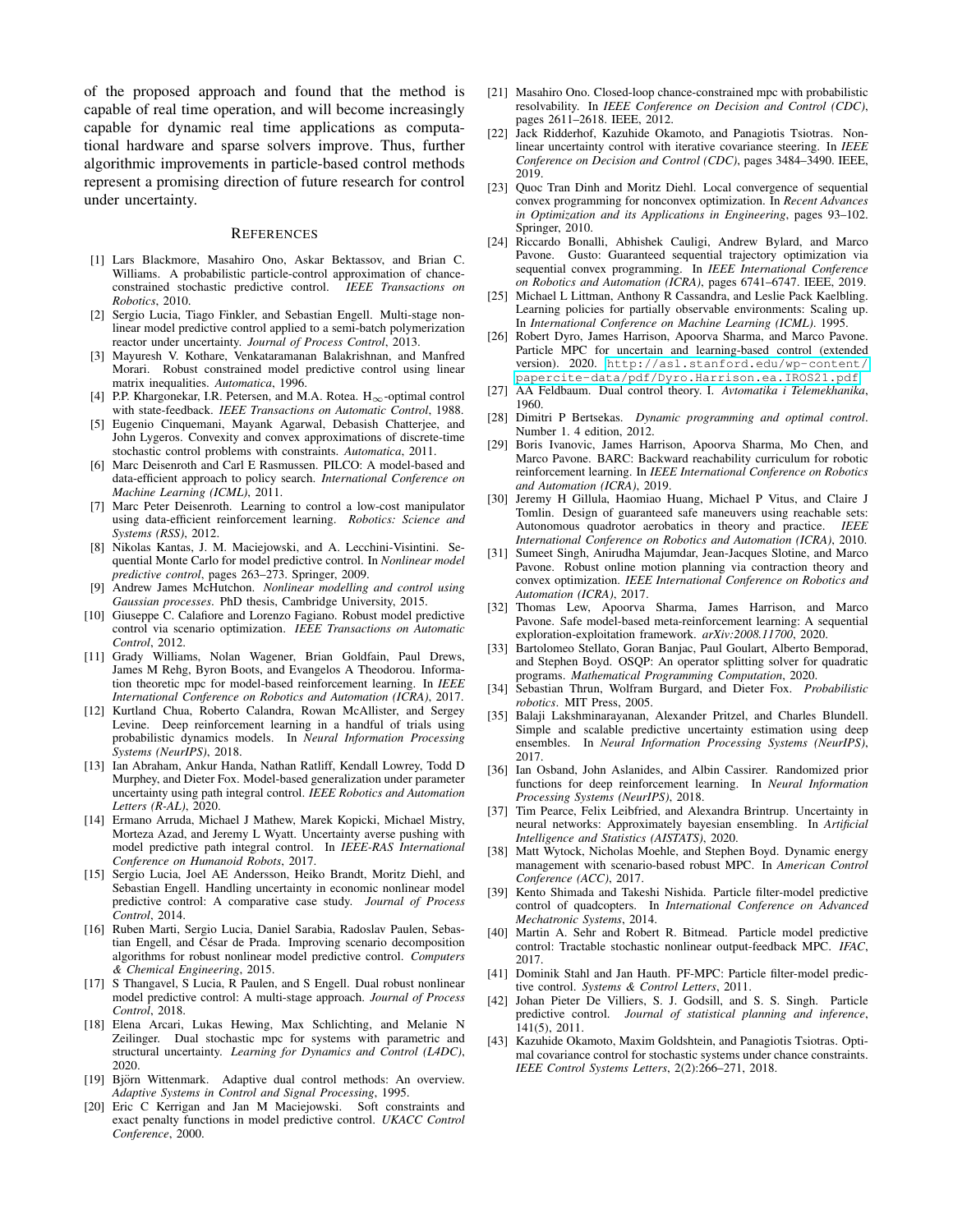## APPENDIX

# *A. Proof of Theorem 1*

We restate theorem 1 for completeness:

Theorem 1 (Consensus horizon & replanning): For any integers  $N^* \in [2..\infty)$ ,  $K \in [1..N^* - 1]$ , there exists an optimal control problem [\(1\)](#page-1-0) defined by  $\mathcal{X}_0, f, c, \mathbb{X}, \mathbb{U}, \mathbb{W}$  for which running PMPC with a consensus horizon of  $N_c$  =  $K < N^*$  leads to constraint violation, but a consensus horizon of  $N_c = N^*$  does not.

*Proof:* Define an uncertain bimodal system f

$$
x^{(0)} \sim \mathcal{X}_0 = \{0\}
$$
  

$$
\mathbb{X} = \{0, 1\}
$$
  

$$
\mathbb{U} = \{0, 1\}
$$
  

$$
\mathbb{W} = \{0, 1\}
$$

where transitions  $x^{(j+1)} = f(x^{(j)}, u^{(j)}, w^{(j)})$  and the state dependent cost are

$$
f(x^{(j)}, u^{(j)}, w^{(j)}) = \begin{cases} \begin{cases} 0 \text{ if } u^{(j)} = 0 \\ 1 \text{ if } u^{(j)} = 1 \\ 1 \text{ if } u^{(j)} = w^{(j)} \\ 2 \text{ if } u^{(j)} = -w^{(j)} \\ 2 \text{ if } u^{(j)} = 0 \\ 2 \text{ if } u^{(j)} = 1 \end{cases} \text{ if } x^{(j)} = 1 \\ \begin{cases} 0 \text{ if } x^{(j)} = 0 \\ 1 \text{ if } u^{(j)} = 1 \\ 2 \text{ if } u^{(j)} = 1 \end{cases} \text{ if } x^{(j)} = 2 \end{cases}
$$

$$
c(x^{(j)}) = \begin{cases} 1 & \text{if } x^{(j)} = 0\\ 0 & \text{if } x^{(j)} = 1\\ \infty \text{ (constraint violation)} & \text{if } x^{(j)} = 2 \end{cases}
$$

Note that  $x^{(j)} = 2 \notin \mathbb{X}$  implies a constraint violation.

For the bimodal parameter uncertainty distribution between  $w_1$  or  $w_2$ 

$$
w_1^{(j)} = \begin{cases} 0 & \text{if } j < N^\star \\ j \text{ mod } 2 & \text{if } j \ge N^\star \end{cases}
$$

$$
w_2^{(j)} = \begin{cases} 0 & \text{if } j < N^\star \\ (j+1) \text{ mod } 2 & \text{if } j \ge N^\star \end{cases}
$$

For receding planning at time  $j = 0$ , the control consensus of  $N^*$  suggests a control policy with  $u^{(j)} = 0$  which *does not* lead to constraint violation.

Control consensus of  $K < N^*$  suggests a policy with  $u^{(0)} = 1$  which leads to constraint violation, because too fast information gain is assumed, whereas in reality the system cannot be stabilized at  $x^{(j)} = 1$ .

This shows that for any integers  $N^* \in [2..\infty)$ ,  $K \in$  $[1..N^* - 1]$ , there exists an optimal control problem [\(1\)](#page-1-0) with uncertainty such that running PMPC with consensus horizon  $K$  leads to constraint violation, but a consensus horizon of  $N^*$  correctly accounts for uncertainty, avoiding constraint violation.





(a) Free-flyer, state uncertainty (b) Free-flyer, model uncertainty



(c) Planar quadrotor, state uncer-(d) Planar quadrotor, model uncertainty tainty

Fig. 5. Experimental setup sketch

#### *B. Experimental Details*

*1) Obstacles Implementation:* In all experiments we enforce no obstacle violation via exact penalty functions in the objective. Such penalty specification has the property that it is enforced exactly for a sufficiently large penalty weight. All obstacles considered in the experiments are rectangles and, for the penalty function, we pick the distance to the nearest edge multiplied by a positive weight. We choose penalty approach instead of enforcing hard constraints to ensure plan feasibility: (i) during SCP convergence; (ii) in particle consensus planning, where a large number of different dynamics can include plans that cannot avoid obstacles. We choose the exact penalty approach because it results in the hard constraint solution at optimality and when final plan feasibility is possible.

*2) MPPI Implementation:* We implement MPPI following [13] where we take the weighting over control samples and sampled models. Since we use a consensus horizon shorter than the planning horizon, unlike [13], we weigh actions *separately for each model* past the consensus horizon. We attempted to automatically tune the MPPI parameters of (i) the number of iterations per time step, (ii) the number of random action sequences per iteration, (iii) the standard deviation of the normal sampling, (iv) the temperature of the algorithm. In both environments we choose these parameters by grid search to establish those which produced the lowest cost trajectories.

## *3) Dynamics Uncertainty:*

*a) Free-flyer.:* We consider a setting in which the freeflyer must move to a location near a wall, but at each timestep, any of its four thrusters can fail with a probability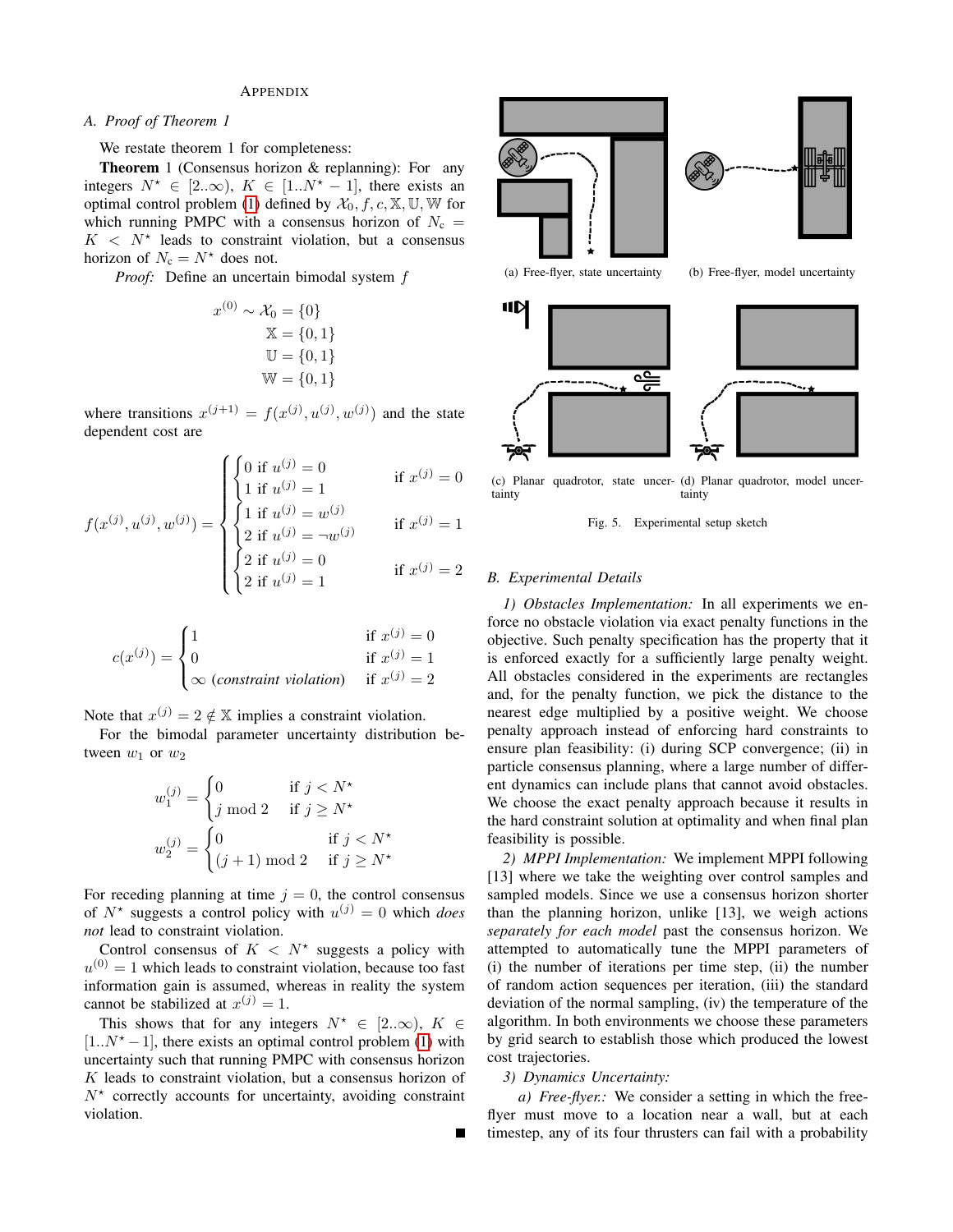## of 5%.

Once an actuator fails, we assume it never recovers. In this setting, there are  $2^4 = 16$  possible dynamics models corresponding to every combination of working and failed thrusters. Furthermore, dynamics are nonstationary, as we can probabilistically transition from working states to failure states over the course of time.

We assume the actuator failure is not directly observable and use a recursive Bayes filter to detect actuator failure. This filter maintains a belief over each of the 16 possible states of the system. For PMPC, each particle must represent one (time-varying) dynamics model. To obtain each particle  $i$ , we simulate the evolution of dynamics over time according to the probability of failure at each time step from the current state to obtain a time-varying dynamics function for each particle. We repeat this multiple times for each hypothesis in the particle filter to obtain  $M$  particles for PMPC. Each particle is weighted by the weight assigned to the root state by the particle filter. We compare to a certainty equivalent nonlinear MPC controller, in which we simulate actuator failure forward in time from the current state, and then select the maximum a posteriori (MAP) estimate for each time step. For the sake of comparison, we consider an oracle model which plans with access to the true dynamics evolution. All scenarios use a planning horizon  $N = 20$ , and PMPC uses a consensus horizon of  $N_{\text{consensus}} = 7$  which was found to perform best.

The starting position is at  $(x = -20, y = 0)$  and zero translational and angular velocity. The wall occupies  $x > 0.0$ and its exact penalty weight was  $10^2$ .

*b) Planar quadrotor.:* For the planar quadrotor setting, we consider wind disturbances that evolve according to an Ornstein-Uhlenbeck (OU) process independently in the  $x$  and y directions:

$$
v_{\text{wind}}^{(j+1)} = \alpha v_{\text{wind}}^{(j)} + \epsilon \qquad \alpha = 0.9 \qquad \epsilon \sim \mathcal{N}(0, 2.0).
$$

The goal is to fly the quadrotor into a narrow passageway, defined by  $(x > 0.0, y \in [10, 13])$ , and regulate to the lower wall at  $(x = 15, y = 10)$  in the presence of these noisy, changing wind disturbances.

Here we assume the current wind is fully observed, so we do not require a particle filter. However, there is uncertainty over the future evolution of the wind, which we incorporate into PMPC. To sample the particles, we sample  $M$  trajectories of the OU process. Each of these define a particle of time-varying dynamics  $\{f_i\}_{j=1}^N$ . For a CE baseline, we consider planning assuming the current wind stays constant. Again, we compare to an oracle which knows the exact evolution of wind dynamics. We use a planning horizon of  $N = 20$ ,  $M = 10$  particles, and vary  $N_c \in \{1, 5, 10\}$ .

In all quadrotor settings the passageway is implemented by two obstacles, one above and one below with a penalty weight of  $10<sup>3</sup>$ . The starting position is at zero translation and angular velocity at  $(x = -3, y = 12)$ , to the left and slightly below the entrance to the passageway.

#### *4) State Uncertainty:*

<span id="page-9-0"></span>*a) Free-flyer.:* For the free-flyer, the task is to navigate around a corner in a narrow corridor. We use a planning horizon of  $N = 20$ ,  $M = 10$  particles, and a consensus horizon of  $N_c = 5$  in PMPC. We see that PMPC in this setting does better than CE, leading to a lower chance of collision and overall lower cost.

We consider uncertainty only in the 2D position. To do so, at the beginning of each episode, we sample a fixed point cloud of position deviations with a standard deviation of 3 m; we maintain the same deviation points throughout the episode. The true position has zero deviation and is included as one of the particles in the point cloud.

Consequently, we use recursive Bayes filtering to estimate the true position. The free-flyer is equipped with 4 distance sensors along its two local axes, which obtain a noisy measurement of position with standard deviation of 3 m. In the filter, we assume a larger standard deviation of the observation noise of 10 m both because using the true observation noise led to near instantaneous adaptation and because the observation noise is often not known in practice. Using smaller than true observation noise can lead to spurious convergence to the wrong particle estimate and is not advisable.

In all free-flyer experiments the starting position is at  $(x = 0, y = 0)$  and zero translational and angular velocity. The free space in the corridor spans  $y = \in [-5, 5]$  meters vertically for  $x < 20$  and  $x \in [10, 20]$  for  $y < 5$  to form an L-shaped corridor. The goal state is at  $(x = 15, y = -20;$ in the middle of the vertical corridor part. There are two obstacles outer to the L-turn with a penalty weight of  $10<sup>2</sup>$ and one inner to the turn with a weight of  $10^3$ .

*b) Planar quadrotor.:* For the planar quadrotor, the goal is to fly the quadrotor into a narrow passageway, defined by  $(x > 0.0, y \in [10, 13])$ , and regulate to the lower wall at  $(x = 15, y = 10)$  in the presence of only position uncertainty. To do so, at the beginning of each episode, we sample a fixed point cloud of position deviations with a standard deviation of 1 m; we maintain the same deviation points throughout the episode. The true position has zero deviation and is included as one of the particles in the point cloud.

Consequently, we use a recursive Bayes filter to determine the true deviation. The free-flyer is equipped with 4 distance sensors along its two local axes, which obtain a noisy measurement of position with a standard deviation of 1 m. In the filter, we use the true observation noise. The adaptation with true noise is much slower than for the free-flyer in a corridor, likely because the quadrotor initially only has a wall to its right, unlike the free-flyer which typically registers walls on all of its sides and so has more measurements available.

In all quadrotor settings the passageway is implemented by two obstacles, one above and one below with a penalty weight of  $10<sup>3</sup>$ . The starting position is at zero translation and angular velocity at  $(x = -3, y = 5)$ , to the left and below the entrance to the passageway.

*5) Learning for Control:* For both environments we learn by fitting an ensemble network model of the dynamics after each episode—we train D neural networks the weights of each are regularized to a random initialization using weighted